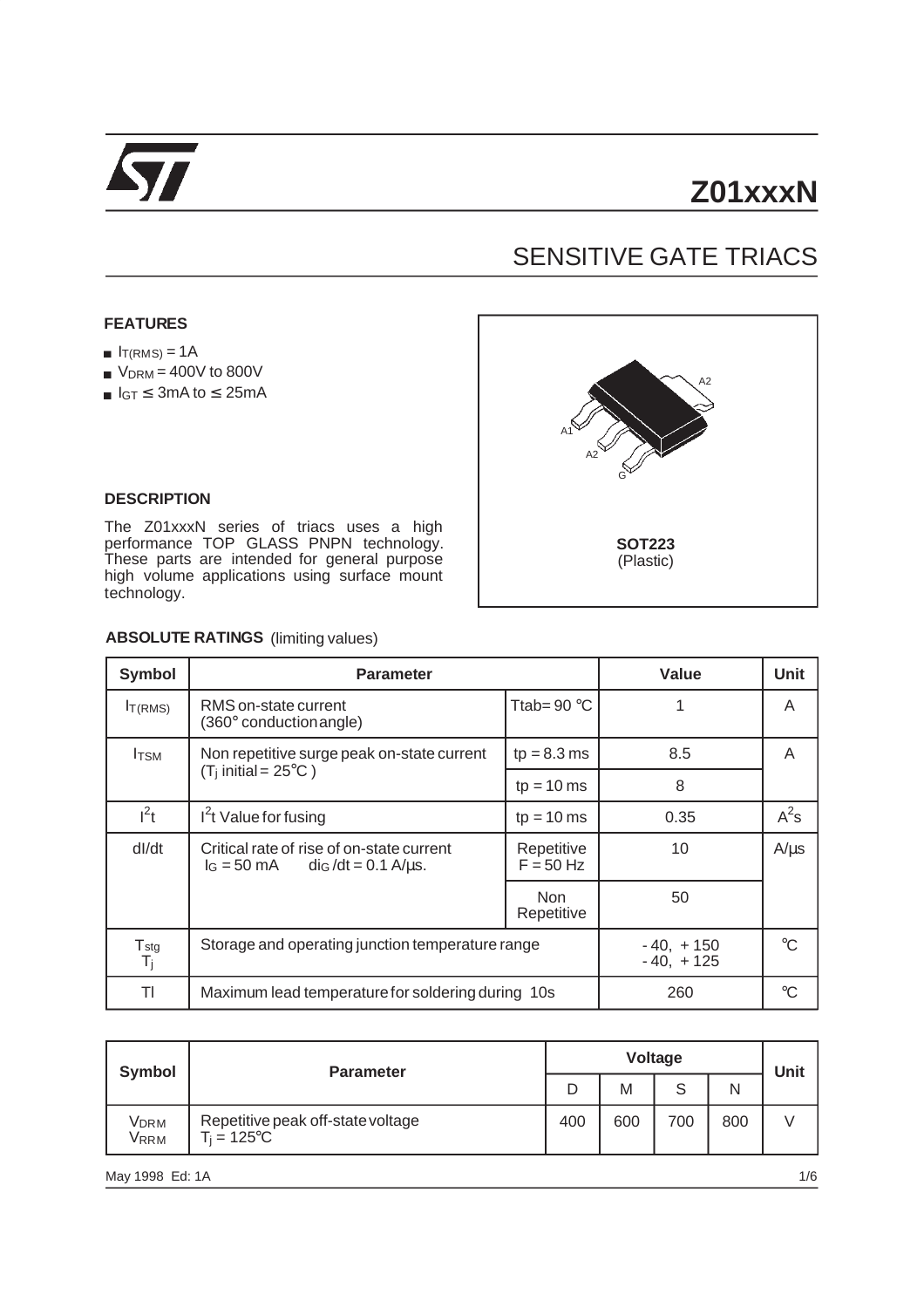# **Z01xxxN**

# **THERMAL RESISTANCES**

| Symbol     | <b>Parameter</b>                                         | Value | Unit                    |
|------------|----------------------------------------------------------|-------|-------------------------|
| $Rth(i-a)$ | Junction to ambient                                      | 60    | $\mathrm{C}/\mathrm{W}$ |
| $Rth(i-t)$ | Junction to leads for D.C                                | 30    | $\degree$ C/W           |
| $Rth(i-t)$ | Junction to leads for A.C 360° conduction angle (F=50Hz) | 25    | $\mathrm{C}/\mathrm{W}$ |

# **GATE CHARACTERISTICS** (maximum values)

 $P_{G (AV)} = 0.1 W$   $P_{GM} = 2 W (tp = 20 \,\mu s)$   $I_{GM} = 1 A (tp = 20 \,\mu s)$ 

# **ELECTRICAL CHARACTERISTICS**

| <b>Symbol</b>         | <b>Test Conditions</b>                                               |                    | Quadrant      |            | <b>Sensitivity</b> |                |                 |         | <b>Unit</b> |
|-----------------------|----------------------------------------------------------------------|--------------------|---------------|------------|--------------------|----------------|-----------------|---------|-------------|
|                       |                                                                      |                    |               |            | 03                 | 07             | 09              | 10      |             |
| $I_{GT}$              | $V_D=12V$ (DC) $R_L=140\Omega$                                       | $T = 25^{\circ}C$  | $I-II-III$    | <b>MAX</b> | 3                  | 5              | 10 <sup>1</sup> | 25      | mA          |
|                       |                                                                      |                    | IV            | <b>MAX</b> | 5                  | $\overline{7}$ | 10              | 25      |             |
| V <sub>GT</sub>       | $V_D=12V$ (DC) R <sub>L</sub> =140 $\Omega$                          | $Tj = 25^{\circ}C$ | $I-II-III-IV$ | <b>MAX</b> | 1.5                |                |                 | V       |             |
| <b>V<sub>GD</sub></b> | $V_D=V_{DRM}$ R <sub>L</sub> =3.3k $\Omega$                          | $Ti=125^{\circ}C$  | I-II-III-IV   | <b>MIN</b> | 0.2                |                |                 | V       |             |
| tgt                   | $V_D=V_{DRM}$ $I_G = 40mA$<br>$I_T = 1.4A$<br>$dI_G/dt = 0.5A/\mu s$ | $Ti=25^{\circ}C$   | I-II-III-IV   | <b>TYP</b> | 2                  |                |                 | $\mu$ s |             |
| I <sub>H</sub> *      | $I_T = 50 \text{ mA}$ Gate open                                      | $Ti=25^{\circ}C$   |               | <b>MAX</b> | $\overline{7}$     | 10             | 10              | 25      | mA          |
| IL.                   | $I_G = 1.2 I_{GT}$                                                   | $Ti=25^{\circ}C$   | $I-III-IV$    | <b>TYP</b> | $\overline{7}$     | 10             | 10              | 25      | mA          |
|                       |                                                                      |                    | $\mathbf{H}$  | <b>TYP</b> | 14                 | 20             | 20              | 50      |             |
| V <sub>TM</sub> *     | ITM= $1.4A$ tp=380 $\mu$ s                                           | $Tj = 25^{\circ}C$ |               | MAX        | 1.8                |                |                 | V       |             |
| <b>IDRM</b>           | $V_D = V_{DRM}$<br>$V_R = V_{RRM}$                                   | $Tj = 25^{\circ}C$ |               | <b>MAX</b> | 10                 |                |                 | μA      |             |
| <b>IRRM</b>           |                                                                      | $T = 110^{\circ}C$ |               | <b>MAX</b> | 200                |                |                 |         |             |
| dV/dt *               | VD=67%V <sub>DRM</sub> Gate open                                     | $Ti=110^{\circ}C$  |               | <b>MIN</b> | 10                 | 20             | 50              | 100     | $V/\mu s$   |
| $(dV/dt)c^*$          | $(dI/dt)c = 0.44$ A/ms                                               | $Ti=110^{\circ}C$  |               | <b>MIN</b> |                    |                | $\overline{2}$  | 5       | $V/\mu s$   |
|                       |                                                                      |                    |               | <b>TYP</b> | 1                  | 1              |                 |         |             |

\* For either polarity of electrode  $A_2$  voltage with reference to electrode  $A_1$ 

### **ORDERING INFORMATION**



2/6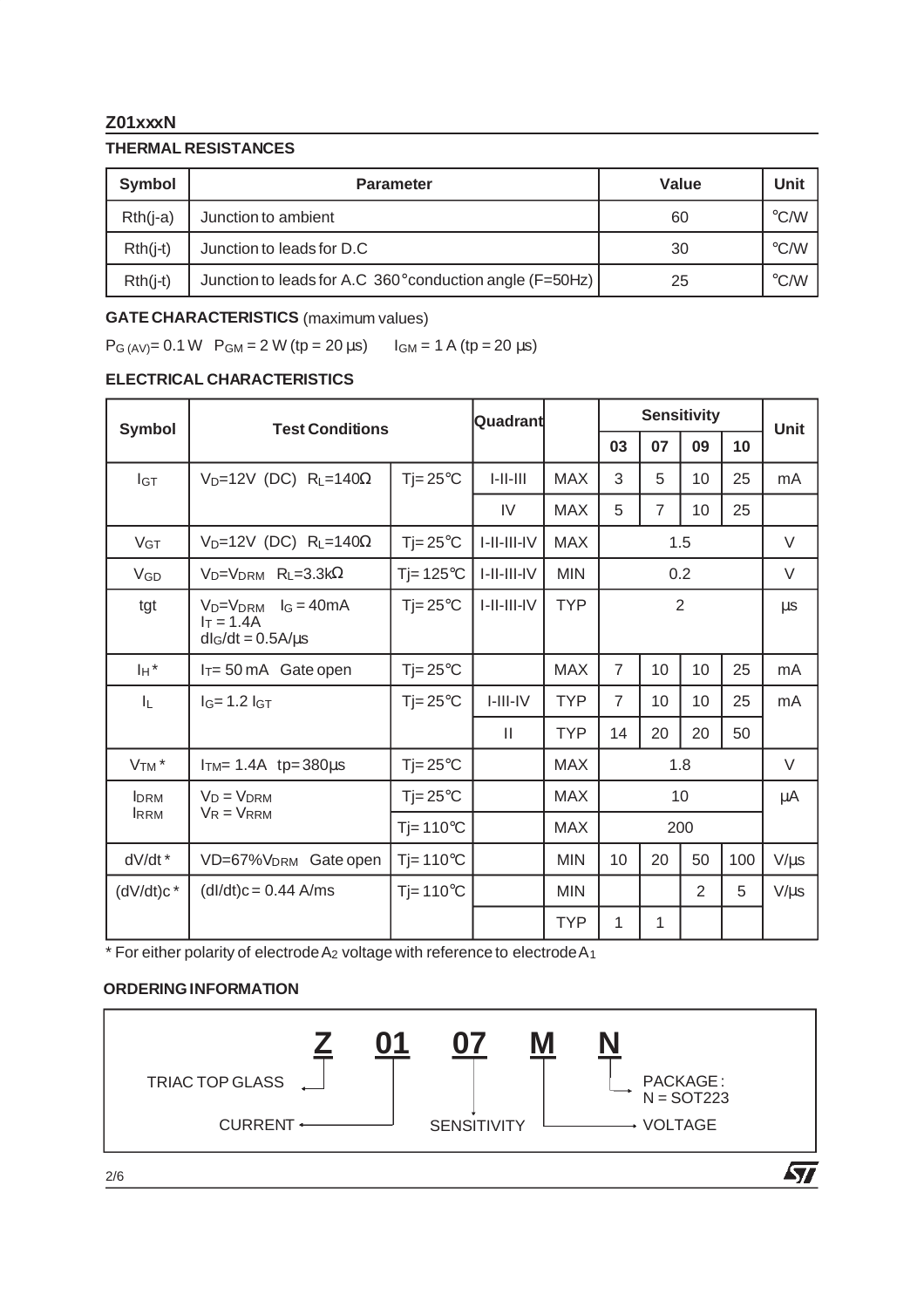**Fig.1 :** Maximum power dissipation versus RMS on-state current.

**Fig.2 :** Correlationbetween maximum power dissipation and maximum allowable temperature (Tamb and Ttab).



**Fig.3 :** RMS on-state current versus tab temperature.



**Fig.5:** Relative variation of gate trigger current and holding current versus junction temperature.





**Fig.4 :** Relative variation of thermal impedance junction to ambient versus pulse duration.



**Fig.6 :** Non repetitive surge peak on-state current versus number of cycles.

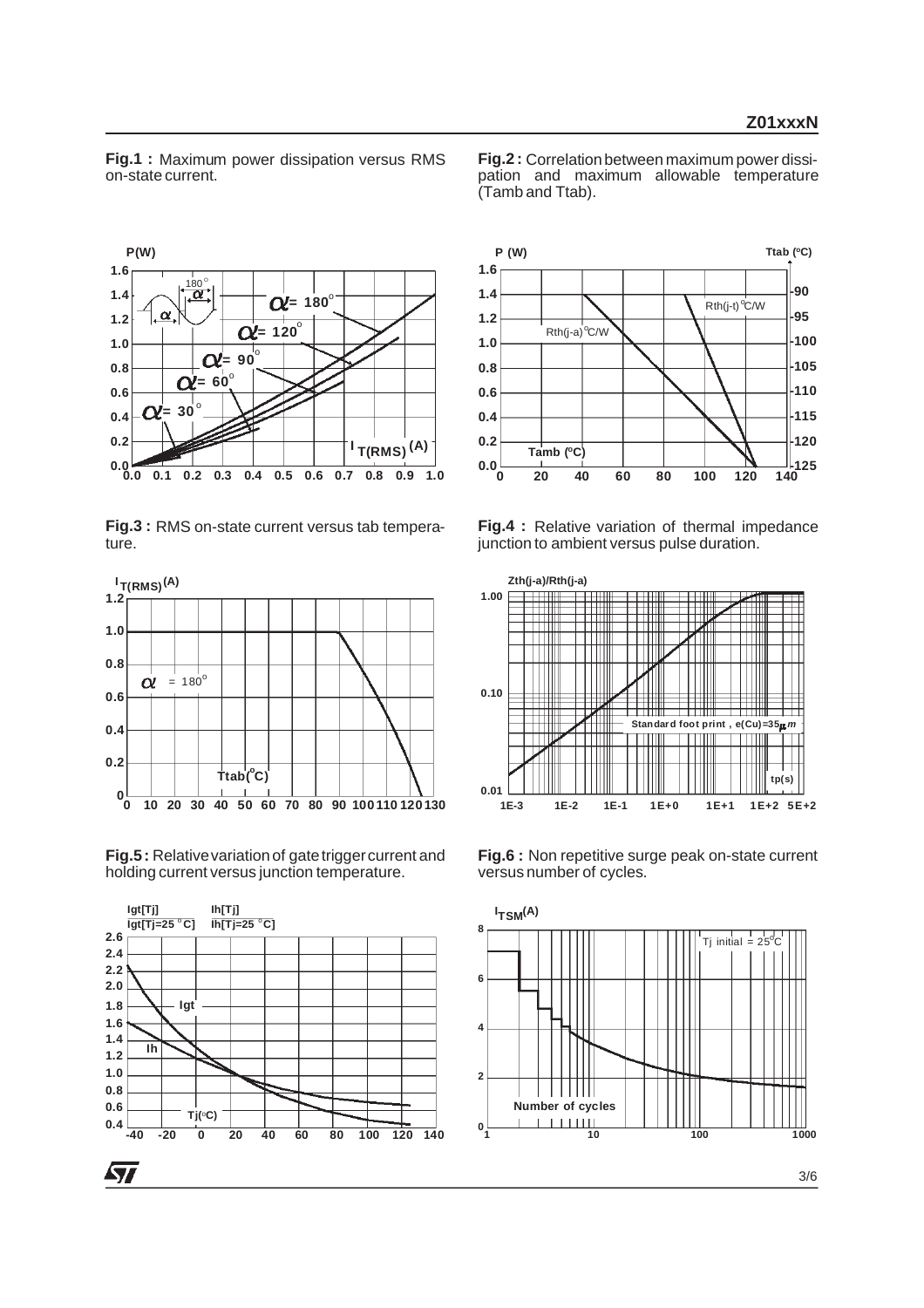# **Z01xxxN**

**Fig.7 :** Non repetitive surge peak on-state current for a sinusoidal pulse with width : tp ≤ 10ms, and<br>corresponding value of l<sup>2</sup>t.

**1 10**  $0.1\frac{1}{1}$ **1 10 100 I (A). I2t (A2 s) TSM**  $\overline{7j}$  initial = 25<sup>o</sup>C **I TSM**  $\equiv$   $\frac{1}{4}$  t  $\equiv$ **tp(ms)**

**Fig.8:** On-statecharacteristics(maximum values).



4/6

ィ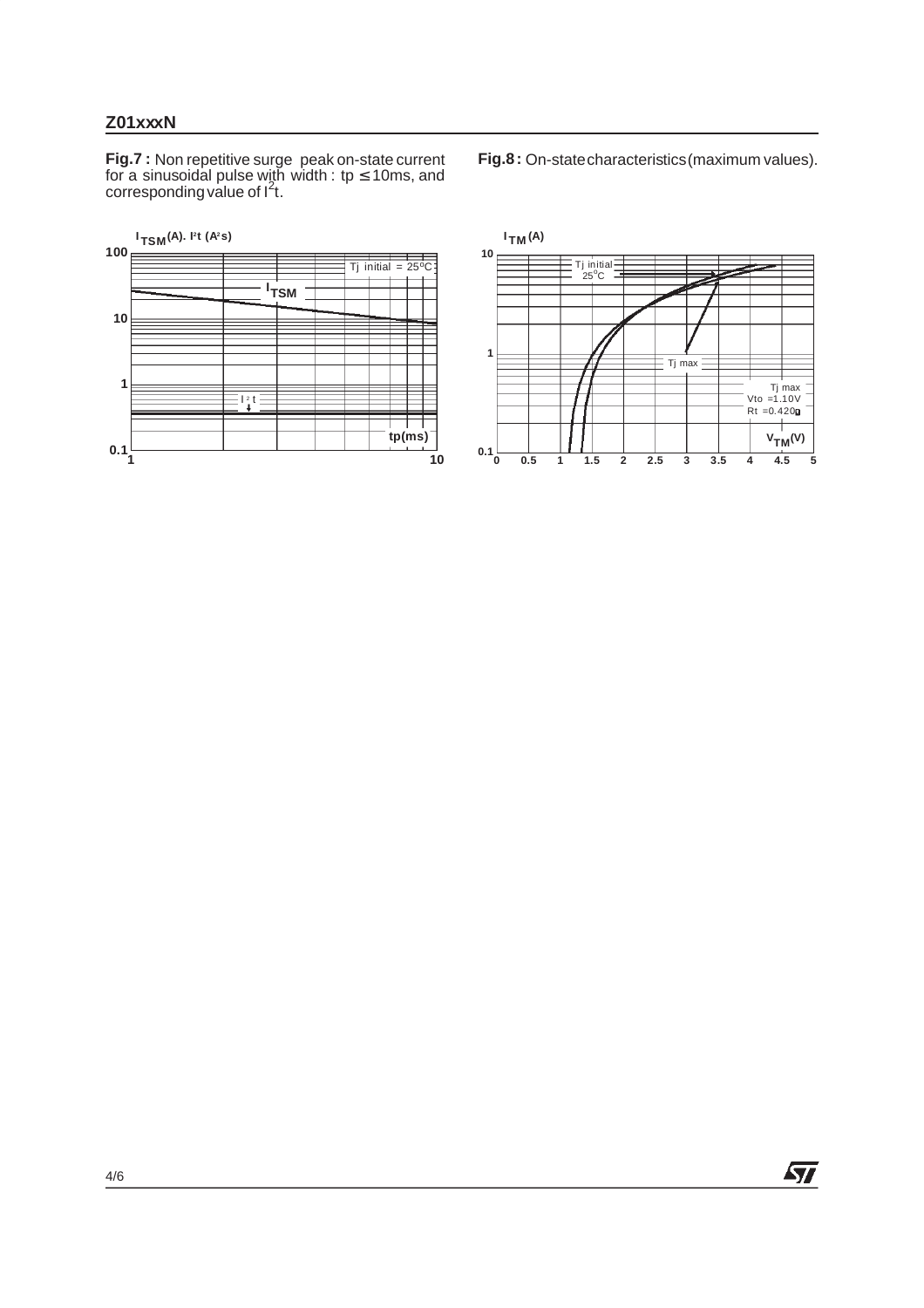## **PACKAGE MECHANICAL DATA**





Weight : 0.11 g

#### **FOOT PRINT**